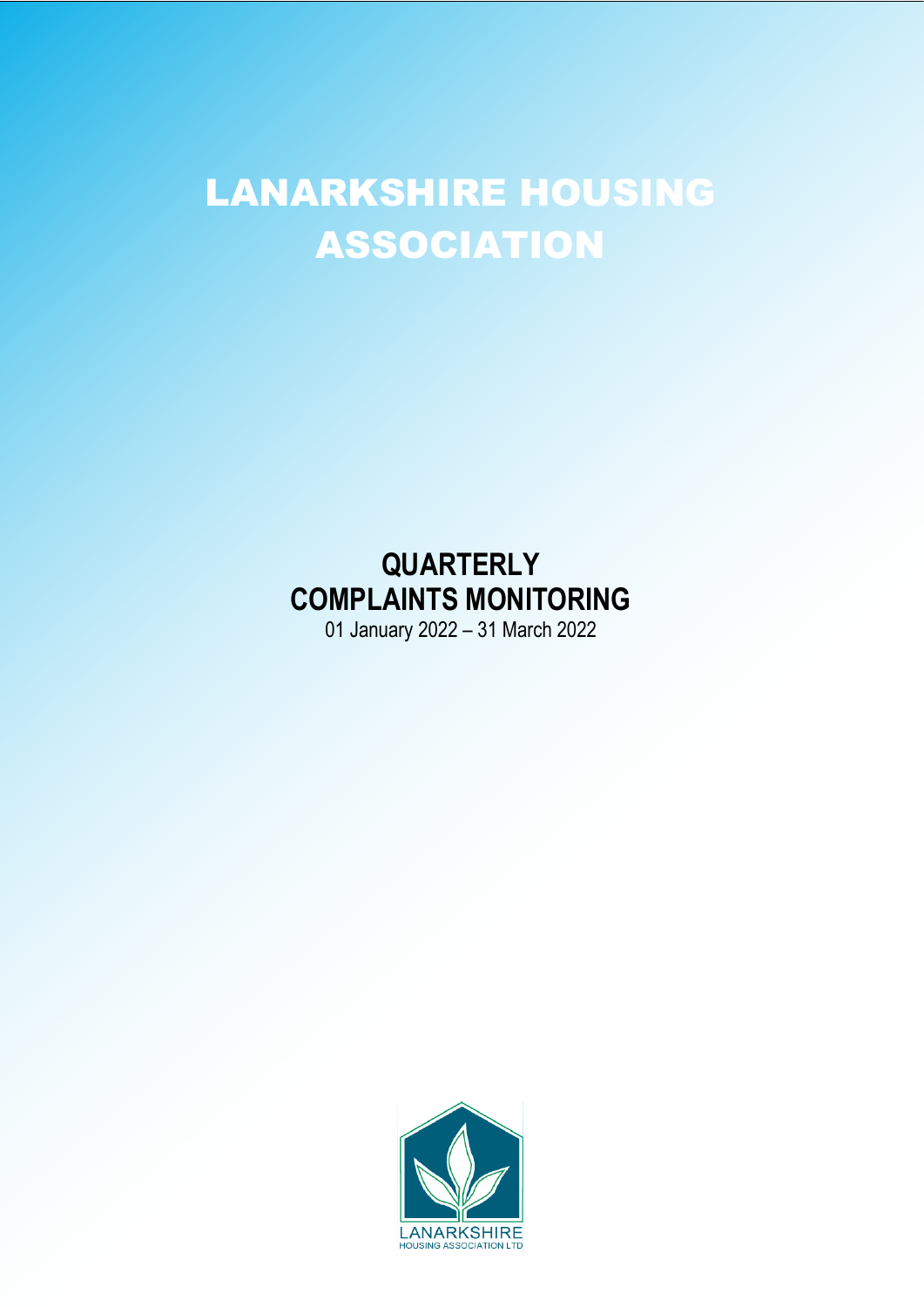#### **COMPLAINTS DATA**

#### **Background**

The Association undertakes an analysis of all complaints received on a quarterly basis in order to identify whether any service failures occurred and ascertain whether there is an opportunity to improve performance in the provision of its services.

#### **The Complaints**

Three complaints were received during the quarterly period of January - March. One complaint related to problems with mould. One complaint was in relation to damage to belongings due to flood from upstairs neighbour and the other complaint was ventilation problems in bathroom.

#### **Action Taken**

#### Problems with mould

• An investigation was carried out and it was found that the Association's letter to the tenant did not fully address the number of specific works that were identified during a specialist survey, carried out to assess reported damp/condensation. Actions were proposed to improve the ventilation of the kitchen & bathroom, as recommended in the specialist survey report and the complaint was resolved to the complainant's satisfaction.

#### Damage to belongings due to flood from upstairs neighbour

• Investigation completed and the incident being complained about happened 15 months previously, whilst the Association's procedures require customers to raise any complaint within 6 months of when they first knew of the problem, unless there are special circumstances. Therefore, the complaint was not upheld due to the excessive time lapse.

#### Ventilation problems in bathroom

• After an investigation, the complaint was not upheld as no fault was found on the Association's part and the tenant was complaining about the performance of an extractor fan which they had themselves installed in substitution of the standard fixture, without the knowledge or consent from the Association.

#### **Analysis**

As the Association has 968 properties, the three complaints received this quarter represents 0.3% of its housing stock and none of the complaints related to an equality issue. With respect to stock type, all three complaints were from tenants.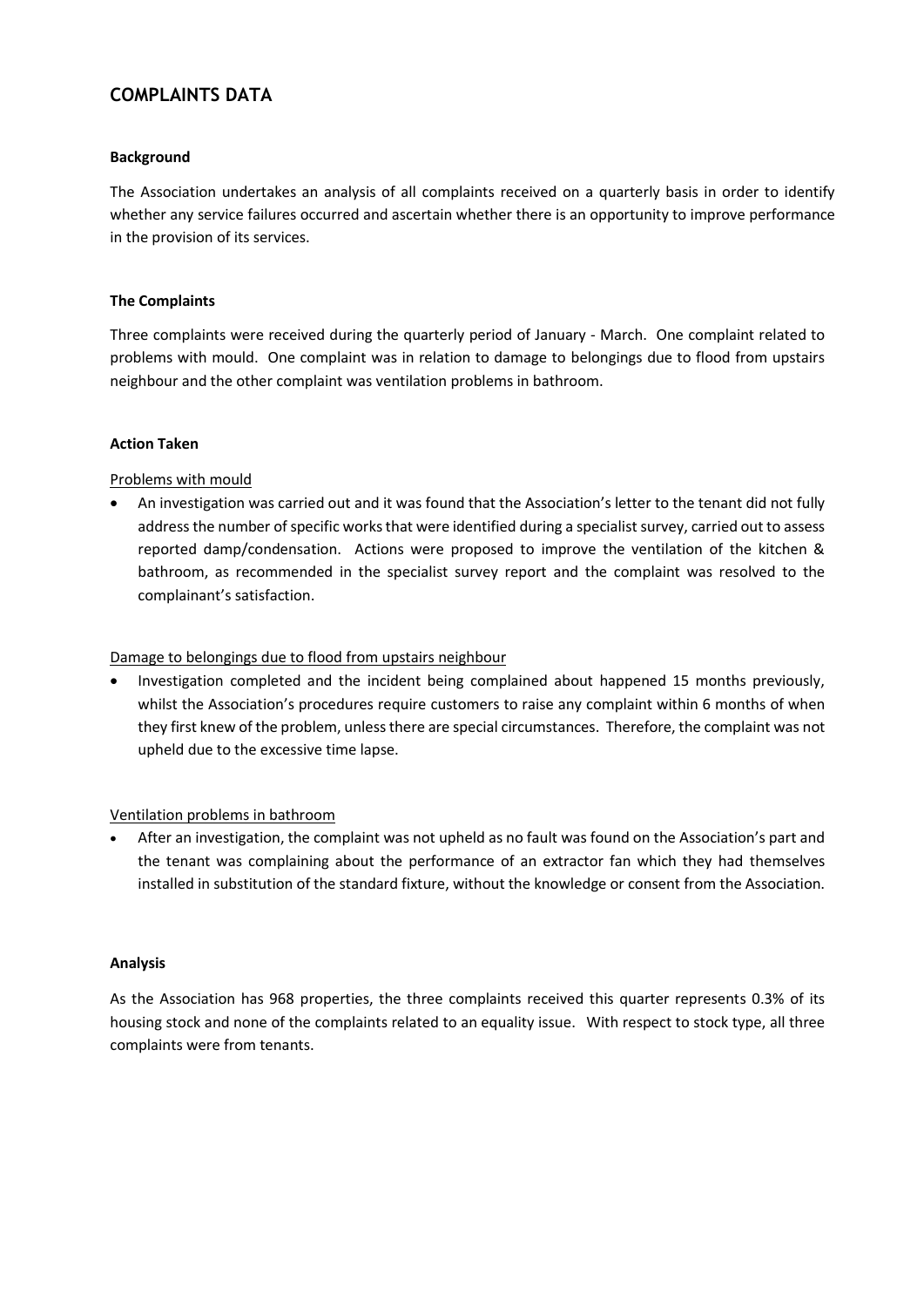### **Overall Complaints 01 January – 31 March 2022 Quarter**

| <b>Complaint Area</b>                                        | Total No.<br><b>Department</b><br>of Complaints |  | Unresolved<br><b>Complaints</b> |  |
|--------------------------------------------------------------|-------------------------------------------------|--|---------------------------------|--|
| Problems with mould                                          | <b>Property Services</b>                        |  | 0                               |  |
| Damage to belongings due to flood<br>from upstairs neighbour | <b>Property Services</b>                        |  | 0                               |  |
| Ventilation problems in bathroom                             | <b>Property Services</b>                        |  | 0                               |  |
| Total                                                        |                                                 |  | 0                               |  |

### **Complaints Status**

| <b>Complaint Area</b>                                        | <b>Resolved to</b><br>Complainant's<br><b>Satisfaction</b> | Upheld | <b>Partially</b><br>Upheld | <b>Not Upheld</b> |
|--------------------------------------------------------------|------------------------------------------------------------|--------|----------------------------|-------------------|
| Problems with mould                                          |                                                            |        | 0                          |                   |
| Damage to belongings due to flood<br>from upstairs neighbour |                                                            |        |                            |                   |
| Ventilation problems in bathroom                             |                                                            |        | o                          |                   |
| Total                                                        |                                                            |        |                            |                   |

### **Stage 2 Investigation**

| Complaint<br>Area                                            | No. of<br><b>Complaints</b> | Acknowledged<br><b>Within Target</b><br>(3 Working days) | <b>Resolved</b><br><b>Within Target</b><br>(20 Working Days) | Outwith<br><b>Target</b> | %<br>Within<br><b>Target</b> | %<br><b>Outwith</b><br><b>Target</b> |
|--------------------------------------------------------------|-----------------------------|----------------------------------------------------------|--------------------------------------------------------------|--------------------------|------------------------------|--------------------------------------|
| Problems with mould                                          |                             |                                                          |                                                              | $\Omega$                 | 100                          | O                                    |
| Damage to belongings due to<br>flood from upstairs neighbour |                             |                                                          |                                                              | 0                        | 100                          | O                                    |
| Ventilation problems in<br>bathroom                          |                             |                                                          |                                                              | O                        | 100                          | O                                    |
| <b>Total</b>                                                 |                             |                                                          |                                                              | $\bf{0}$                 | 100                          | 0                                    |